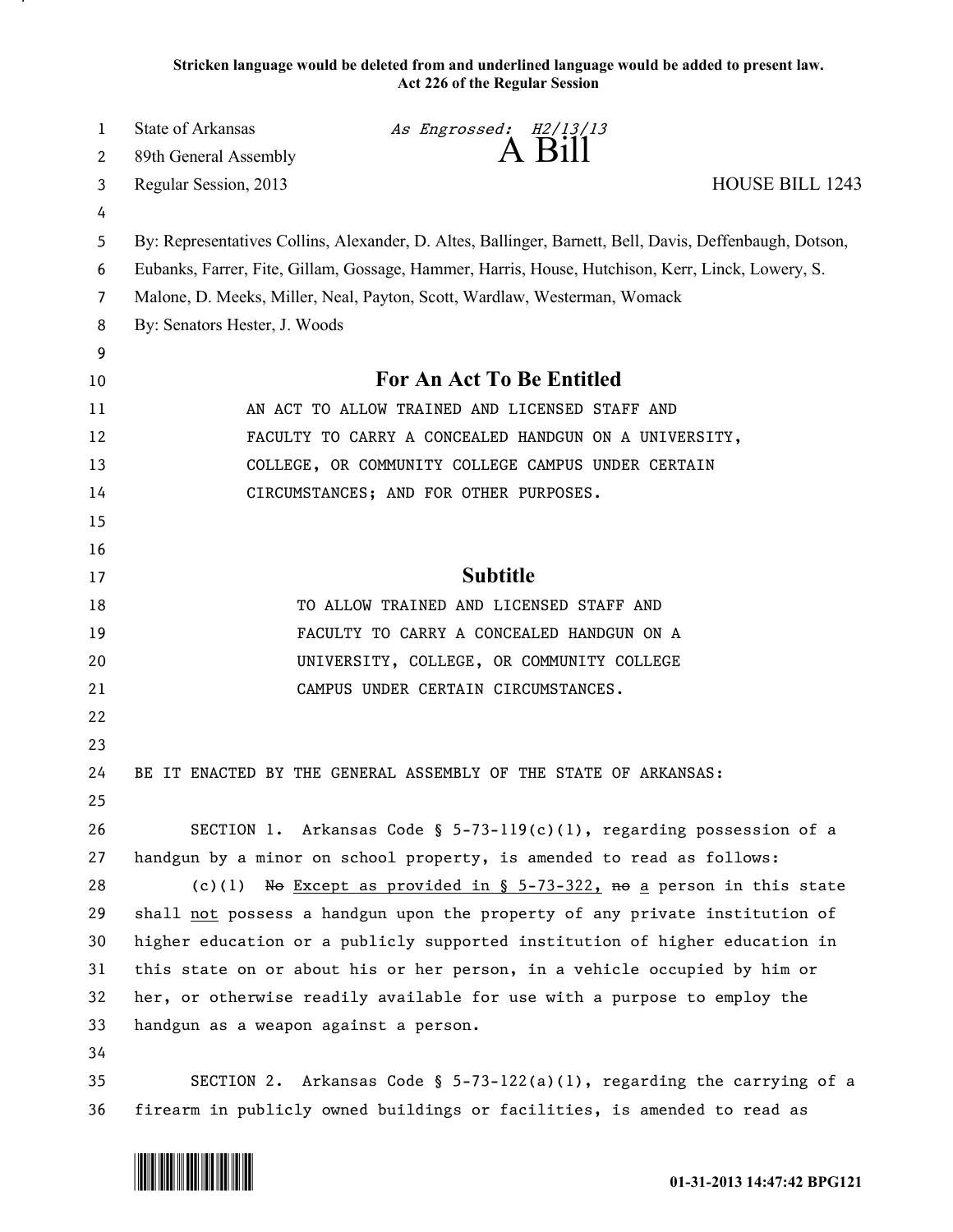follows: 2 (a)(1) It Except as provided in  $\S$  5-73-322, it is unlawful for any person other than a law enforcement officer or a security guard in the employ of the state or an agency of the state, or any city or county, or any state or federal military personnel, to knowingly carry or possess a loaded firearm or other deadly weapon in any publicly owned building or facility or on the State Capitol grounds. SECTION 3. Arkansas Code § 5-73-306(14), regarding the carrying of concealed weapons in certain places, is amended to read as follows: 11 (14) Any A school, college, community college, or university campus 12 building or event, unless: 13 (A) for the purpose of participating in an authorized firearms-related activity; or (B) Otherwise provided for in § 5-73-322; SECTION 4. Arkansas Code § 5-73-306(19), regarding the carrying of concealed weapons in certain places, is amended to read as follows: (19)(A)(i) Any place at the discretion of the person or entity exercising control over the physical location of the place by placing at each entrance to the place a written notice clearly readable at a distance of not 22 less than ten feet  $(10')$  that "carrying a handgun is prohibited".  $\left(\frac{B}{i}\right)(i)(a)$  If the place does not have a roadway entrance, there shall be a written notice placed anywhere upon the premises of the place.  $\overline{\text{4i}}$  (b) In addition to the requirement of 27 subdivision  $(19)(B)(i)(19)(A)$ ii)(a) of this section, there shall be at least one (1) written notice posted within every three (3) acres of a place with no roadway entrance. 30 (G)(iii) A written notice as described in subdivision (19)(A) of this section is not required for a private home.  $\left(\frac{D}{D}\right)(iv)$  Any licensee entering a private home shall notify the occupant that the licensee is carrying a concealed handgun. (B) Subdivision (19)(A) of this section does not apply if the physical location is a public university, public college, or community college, as defined in § 5-73-322, and the licensee is carrying a concealed

01-31-2013 14:47:42 BPG121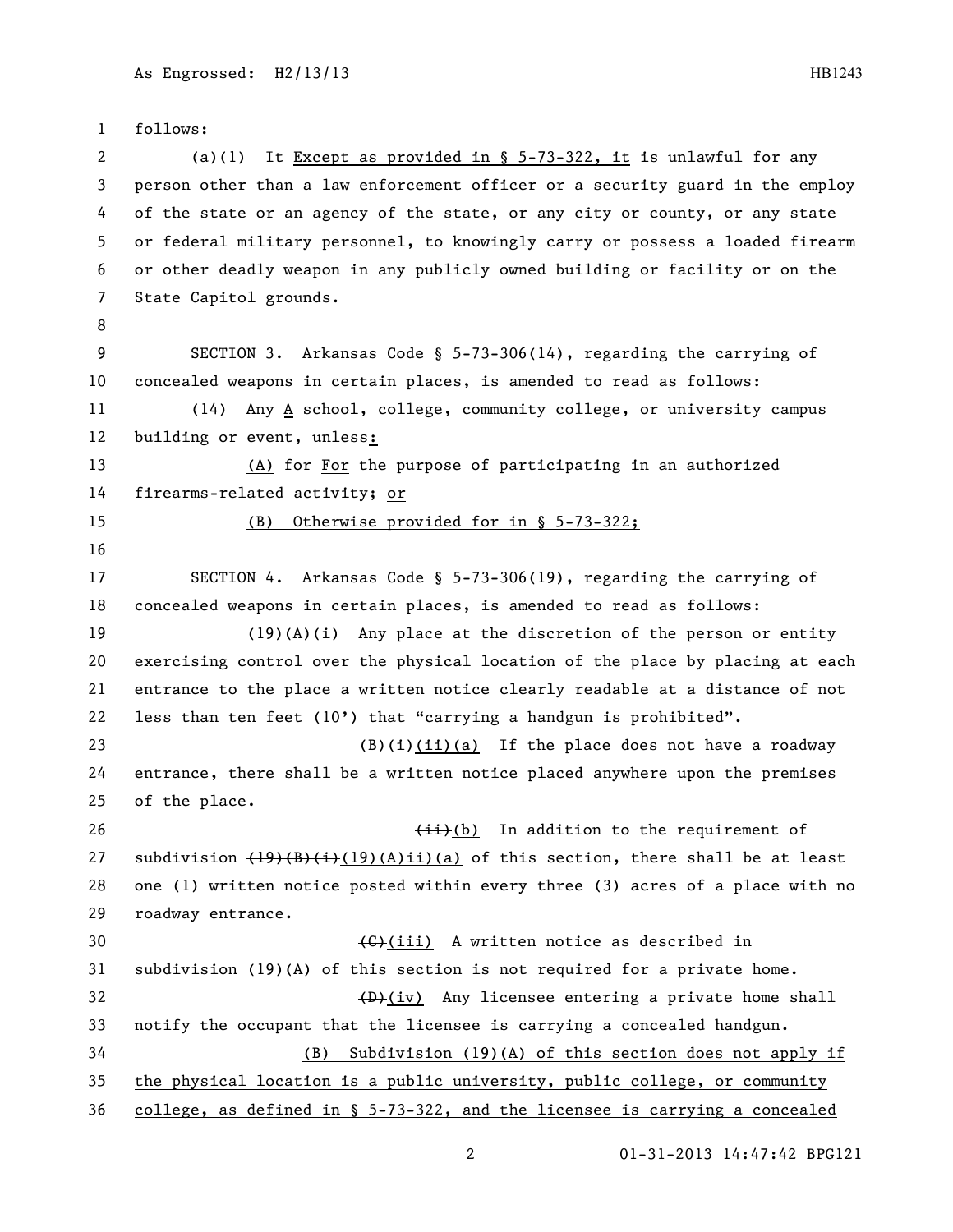| 1   | handgun as provided under § 5-73-322.                                         |  |  |
|-----|-------------------------------------------------------------------------------|--|--|
| 2   |                                                                               |  |  |
| 3   | SECTION 5. Arkansas Code Title 5, Chapter 73, Subchapter 3, is amended        |  |  |
| 4   | to add a new section to read as follows:                                      |  |  |
| 5   | 5-73-322. Concealed handguns in a university, college, or community           |  |  |
| 6   | college building.                                                             |  |  |
| 7   | (a) As used in this section:                                                  |  |  |
| 8   | (1)(A) "Public university, public college, or community college"              |  |  |
| 9   | means an institution that:                                                    |  |  |
| 10  | Regularly receives budgetary support from the<br>(i)                          |  |  |
| 11  | state government;                                                             |  |  |
| 12  | (ii) Is part of the University of Arkansas or                                 |  |  |
| 13  | Arkansas State University systems; or                                         |  |  |
| 14  | (iii) Is required to report to the Arkansas Higher                            |  |  |
| 15  | Education Coordinating Board.                                                 |  |  |
| 16  | (B) "Public university, public college, or community                          |  |  |
| 17  | college" does not include a private university or private college solely      |  |  |
| 18  | because:                                                                      |  |  |
| 19  | Students attending the private university or<br>(i)                           |  |  |
| 20  | private college receive state-supported scholarships; or                      |  |  |
| 21  | (ii) The private university or private college                                |  |  |
| 22  | voluntarily reports to the Arkansas Higher Education Coordinating Board; and  |  |  |
| 23  | (2) "Staff member" means a person who is not enrolled as a full-              |  |  |
| 24  | time student at the university, college, or community college and is either   |  |  |
| 25  | employed by the university, college, or community college full time or is on  |  |  |
| 26  | a nine-month or twelve-month appointment at the university, college, or       |  |  |
| 27  | community college as a faculty member.                                        |  |  |
| 28  | (b) A licensee may possess a concealed handgun in the buildings and on        |  |  |
| 29  | the grounds, whether owned or leased by the public university, public         |  |  |
| 30  | college, or public community college, of the public university, public        |  |  |
| 31  | college, or public community college where he or she is employed unless       |  |  |
| 32  | otherwise prohibited by § 5-73-306 if:                                        |  |  |
| 33  | (1) He or she is a staff member; and                                          |  |  |
| 34  | (2)(A) The governing board of the public university, public                   |  |  |
| 35  | college, or public community college does not adopt a policy expressly        |  |  |
| 3 L | $dical division$ the estruing of a consecuted bendaup by staff members in the |  |  |

36 disallowing the carrying of a concealed handgun by staff members in the

3 01-31-2013 14:47:42 BPG121